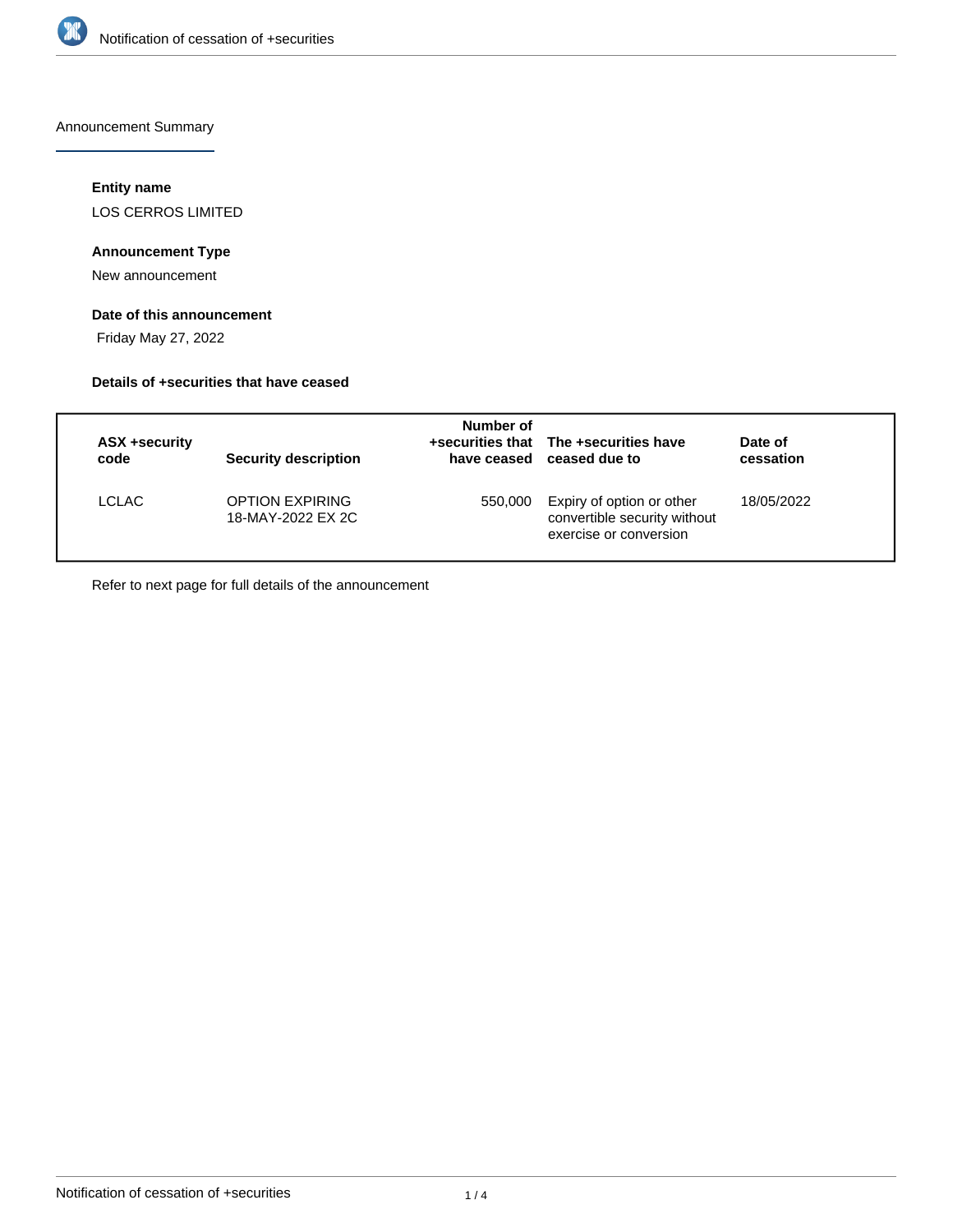

### Part 1 - Announcement Details

### **1.1 Name of +Entity**

LOS CERROS LIMITED

We (the entity named above) provide the following information about our issued capital.

**1.2 Registered Number Type**

ABN

**Registration Number** 43119759349

# **1.3 ASX issuer code**

LCL

# **1.4 The announcement is**

New announcement

# **1.5 Date of this announcement**

27/5/2022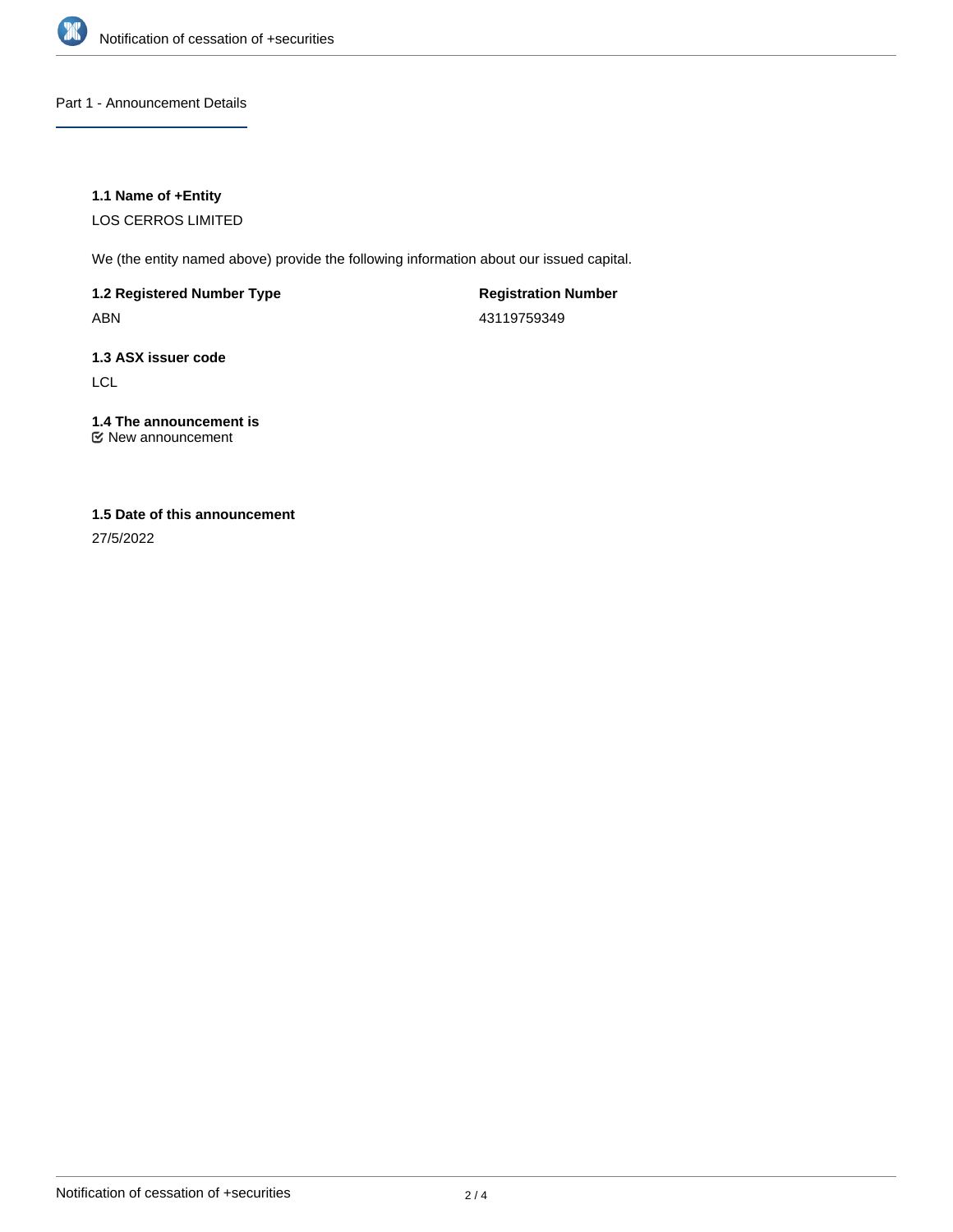

#### Part 2 - Details of +equity securities or +debt securities that have ceased

#### **ASX +Security Code and Description**

LCLAC : OPTION EXPIRING 18-MAY-2022 EX 2C

## **Unquoted +equity securities that have ceased**

**Number of securities that have ceased**

550,000

**Reason for cessation** Expiry of option or other convertible security without exercise or conversion

**Date of cessation**

18/5/2022

**Is the entity paying any consideration for the cessation?** No

**Any other information the entity wishes to notify to ASX about the cessation?**